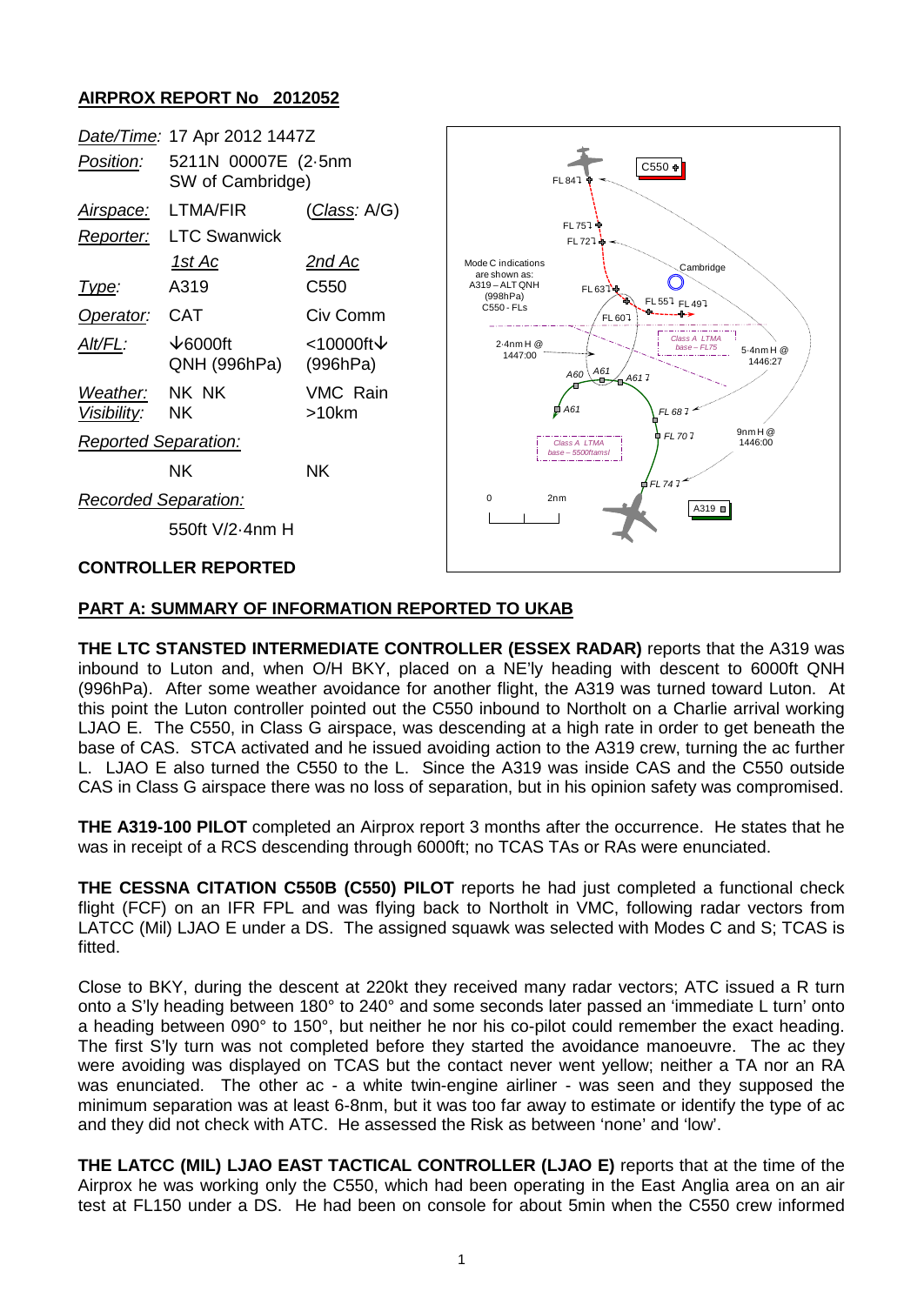him that their air test was complete and requested recovery to Northolt; a R turn onto S was issued to position the ac towards BKY for a 'CHARLIE' Arrival. Two Tornado ac then climbed out of Marham and were coordinated not above FL140, which kept the C550 at FL150. As the C550 was tracking towards BKY he noticed an unknown A7000 squawk, but with no Mode C, tracking slowly NE at a range of 20nm, which he perceived to be a risk. Therefore, TI was passed to the C550 crew with, in addition, a 15° L turn if the other ac was not sighted; the C550 crew executed the turn which resolved the confliction with the unknown ac squawking A7000. Luton RADAR was prenoted and required the ac to remain below CAS and route towards BKY, descending to 2400ft Luton QNH (996hPa). Following this, he instructed the C550 crew to set the Luton QNH and descend initially to an altitude of 4000ft as the Area Safety Altitude (ASA) in that area was 3300ft, (4000ft to the S of Cambridge where the LTMA base is 5500ft). As the C550 approached 8000ft in descent he informed the crew that below the ASA they would be responsible for their own terrain clearance and asked if the crew could accept TS for further descent. He confirmed acceptance of TS and a descent to 2400ft ALT was issued. At this point his attention was drawn to the A319, inside Class A CAS where the base level is 5500ft (London QNH), descending to 6000ft with a London Luton SSR data block indicator. At this point he believed that the C550's ROD would place it below the TMA and so he did not perceive a confliction with the A319. As the two ac converged he realised that the C550 would not remain outside CAS and issued an avoiding action L turn onto 090° to remain clear of both CAS and the A319. At this point the C550's Mode C indicated above 6500ft ALT, (and above the ASA of 3300ft for that Sector). With the C550 remaining outside CAS and the A319 turning L onto a track of 210° (to remain within CAS), STCA activated, followed by the CAS warning. Once the C550 was below 5500ft he released the crew onto their own navigation towards BKY and then called Luton RADAR. After talking to Luton RADAR he issued the assigned Luton squawk, and passed the ac on to Luton RADAR.

**ATSI** reports that the Airprox occurred 2.5nm SW of Cambridge Airport, on the northern boundary of Class A CAS (LTMA-9), between an A319 inside CAS and a C550 outside CAS within Class G airspace. The A319 crew was operating IFR, inbound to London/Luton and in receipt of a RCS from the LTC Essex RADAR controller. The C550 was returning IFR to Northolt after the completion of a functional flight check and was in receipt of DS from LATCC (Mil) LJAO E. This changed to a TS just prior to the Airprox.

The Essex RADAR controller's workload was assessed as medium and CB activity in the area resulted in requests for weather avoidance, which added to the complexity of the situation.

The LONDON QNH datum was 998hPa.

The 1420Z Luton METAR: 25015KT 9999 SCT043 12/02 Q0996= The 1420Z Cambridge METAR: 24017KT 9999 FEW025 SCT040CB 14/01 Q0995=

The C550 crew, under the control of LJAO E, was in receipt of a DS inbound for a Northolt nonairways 'CHARLIE' arrival for RW25. This required the C550 to descend below CAS to an altitude of 2400ft London QNH, routeing via BKY. At 1438:49, LJAO E passed inbound details on the C550 to Luton RADAR in accordance with standard procedures. Luton RADAR issued a squawk of A4676 and agreed to accept the C550 in the descent to an altitude of 2400ft QNH N of BKY.

At 1443:56, the A319 crew contacted LTC Essex RADAR and reported descending to FL90. Essex RADAR gave the A319 crew a heading of 025° and cleared them to descend to an altitude of 6000ft Luton QNH (996hPa). The radar recording shows the A319 passing 15.5nm NE of Luton Airport towards BKY, indicating FL104, with the C550 positioned 27.7nm N of the A319, indicating FL121.

At 1444:30, the Essex RADAR controller became involved in an RT exchange with another ac requesting weather avoidance routeing outside CAS, which increased the RT loading. At 1445:51, Essex RADAR instructed the A319 to turn L heading 250°. The distance between the two ac was 10.4nm. In his written report the Essex RADAR controller indicated that Luton RADAR advised him about the C550 inbound to Northolt via BKY.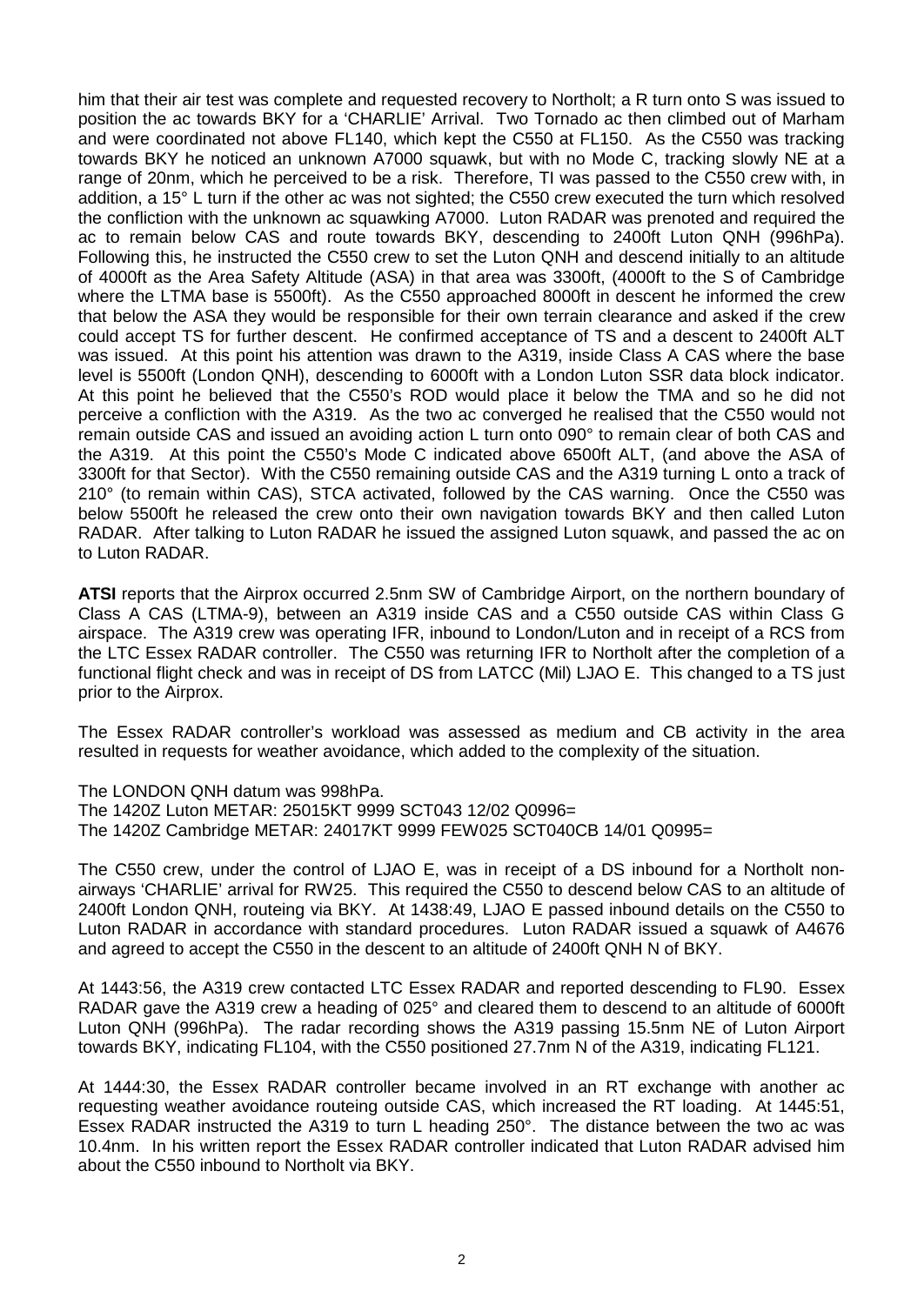At 1446:21, STCA activated at low level – white - and recorded radar data shows the distance between the two ac as 6.5nm. The controller immediately issued avoiding action, "[A319 C/S] *avoiding action continue that turn left heading 2-1-0 degrees there's unknown traffic 4 miles north of you 7 thousand 1 hundred feet descending."* At 1446:32, STCA activated at high level - red (see Fig 1). The A319 pilot responded, *"Copied left heading 2-1-0 degrees* [A319 C/S]". The A319 is shown indicating an altitude of 6300ft with the C550 indicating FL71. [About 6650ft London QNH (998hPa).]



Fig 1 - 1446:32

[UKAB Note (2): At 1446:51, the C550 is shown commencing a L turn onto a SE'ly track. The CPA occurs at 1447:00, when the Stansted 10cm Radar recording shows the distance between the two ac as 2.4nm with vertical separation of 550ft. The A319 was indicating an altitude of 6100ft QNH (998hPa) and the C550 was indicating FL60 – equivalent to about 5550ft London QNH (998hPa).]

At 1447:52, the controller updated the A319 pilot, "[A319 C/S] *descend to altitude 5 thousand feet – to keep you in the picture that traffic was working the military it actually remained outside controlled airspace so there was no loss of separation."* The pilot replied, *"Okay that's copied descend 5 thousand feet* [A319 C/S]". At 1448:42, the controller transferred the A319 to Luton RADAR.

The Essex RADAR controller's workload was medium with added complexity due to weather avoidance. The A319 was approaching BKY when the controller was involved in an RT exchange regarding weather avoidance which would involve another ac leaving CAS. Immediately after this, the controller turned the A319 L onto a heading of 250° and at the same time became aware of the C550 which was descending to 2400ft, through FL87, with a high ROD. The speed, closure rate and tracks of the two ac caused the controller to be concerned. This together with low and high STCA activation caused the controller to give avoiding action to the A319 crew. At the same time the LJAO controller gave the C550 an avoiding action turn onto an E'ly track to remain clear of CAS. The C550 remained outside CAS and was deemed to be separated.

The Manual of Air Traffic Services (MATS) Part 1, Section 1, Chapter 5, Page 12, paragraph 13.1.4, states:

'Although aircraft operating in controlled airspace are deemed to be separated from unknown aircraft flying in adjoining uncontrolled airspace, controllers should aim to keep the aircraft under their control at least two miles within the boundary. Controllers should be aware of the operation of aircraft in adjacent uncontrolled airspace, particularly if circumstances have made it necessary to vector an aircraft to be less than two miles from the boundary. In such circumstances, consideration should be given to co-ordinating with the appropriate controlling agency if applicable. Unpredictable manoeuvres by unknown aircraft can easily erode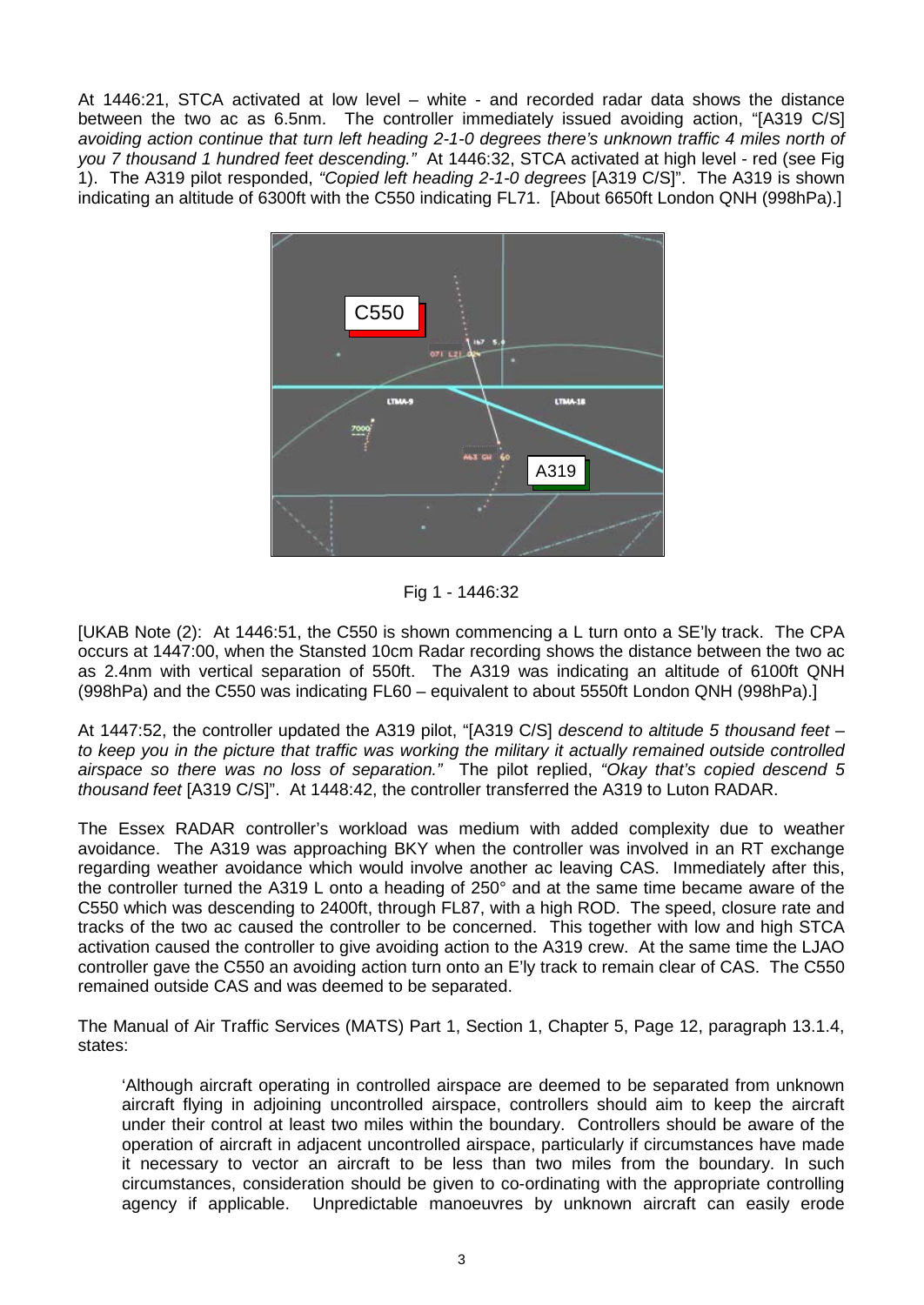separation and controllers should take appropriate action with respect to the safety of the aircraft.'

The Airprox occurred when the controller became concerned about the close proximity and trajectory of the C550, which because of the speed and closure rates caused the high level STCA to activate and caused both controllers to give avoiding action. A number of factors were considered to be contributory:

The LJAO controller allowed the C550 to route direct to BKY which, given the level and trajectory of the C550, was unlikely to keep the ac outside CAS and required an avoiding action turn.

The added complexity of the CB activity and Wx avoidance may have limited the controller's ability to recognise the situation earlier and resulted in an avoiding action turn when the controller became concerned about the intentions of the C550.

**BM SAFETY MANAGEMENT** reports that during the incident sequence the LJAO E controller made a number of skill and knowledge based errors; for brevity, this report will address only those issues that directly involved the Airprox.

The C550 crew had been operating in East Anglia on an air test whilst in receipt of a DS from LJAO E and was the only ac on frequency. Whilst LJAO E described their workload and task complexity as 'low', BM SM contends that the descent of an ac into the lower airspace to affect a handover to Luton is often complicated given the presence of background traffic; this complexity is heightened when the ac in question is in receipt of a DS.

The incident sequence commenced at 1441:34, when LJAO E instructed the C550 crew to descend to FL70, routeing inbound to Northolt. At this point, the C550 was 22nm N of that element of the LTMA with a base of CAS (BoCAS) of 5500ft QNH to the SW of Cambridge and FL75 to the SE of Cambridge. At 1442:53, LJAO E instructed the ac to descend to 4000ft Luton QNH (996hPa). At this point, the C550 was 16.8nm N of the BoCAS, descending through FL135, and the A319 was 35.5nm S of the C550, tracking NNE'ly, descending through FL120. At 1444:42, LJAO E passed TI to the C550 crew on un-related traffic stating, "*traffic right 1 o'clock, 1-5 miles, opposite direction, no height information, if not sighted, turn left 1-5 degrees, report steady with heading*." The deconfliction vector was accepted by the C550 crew and, at 1445:32, they steadied on a heading of 175°. At this point, the C550 was 6.6nm N of the BoCAS descending through FL94; the A319 was 13.3nm SSE, tracking NE'ly, descending through FL82.

At 1445:50, due to LJAO E's ASA, the C550 pilot accepted a TS and LJAO E then descended the ac to 2400ft QNH in accordance with the acceptance altitude stipulated by Luton APP. Based upon LJAO E's report, it was at this point that the controller detected the A319, 10.7nm SSE of the C550, tracking NE'ly, descending through FL76; the C550 was descending through FL88 and was 5.2nm N of the BoCAS. LJAO E state that they believed that the C550's ROD would place the ac beneath CAS and thus clear of confliction. Assessment of the radar replay demonstrates that between 1444:00 and the CPA at 1447:00, the C550's ROD does not reduce below that established at 1445:50; it actually shows an increase. The Unit investigation confirmed that LJAO E did not use the level prediction tool available to them to assess the RoD.

At 1446:14, LJAO E instructed the C550 crew to, "*route now direct BARKWAY*", which was acknowledged. At 1446:21, STCA activated white between the C550 and the A319; the C550 was descending through FL76, 6.5nm NW of the A319 which was commencing a L turn inbound to Luton, descending through FL70. At 1446:26, LJAO E instructed the C550 crew, "*avoiding action, turn left immediately heading 0-9-0 degrees, traffic* [the A319] *was south, 7 miles, tracking north, at Flight Level 6-0*." The description of the A319's level [FL68] as FL60 was erroneous and it is reasonable to argue that LJAO E had mistaken the C550's Mode S SFL for their SSR Mode C. At this point, the C550 was 2.6nm N of the BoCAS.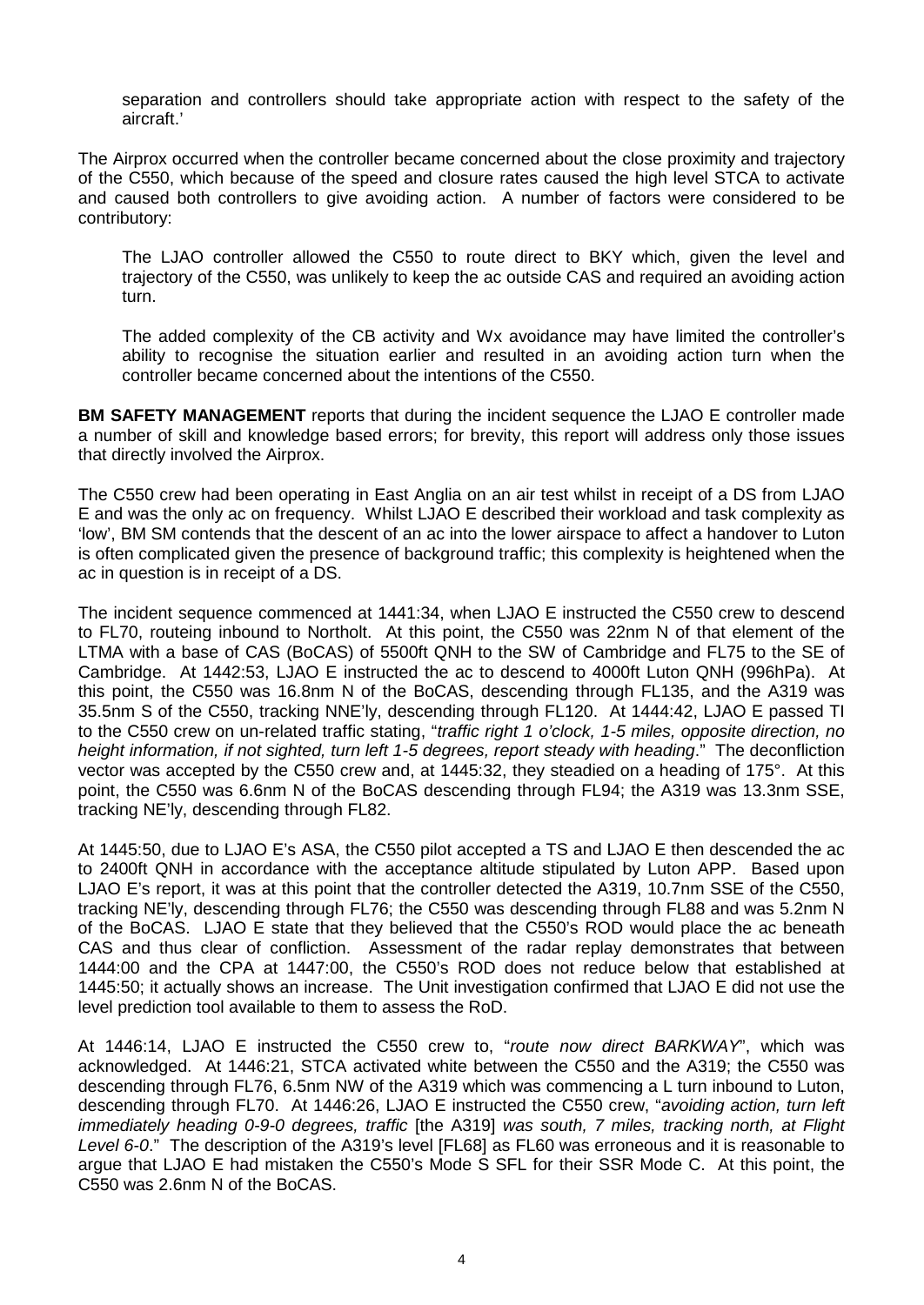At 1446:53, the C550's turn in response to LJAO E's avoiding action becomes visible on the radar replay, with the C550 1nm N of the BoCAS and 2.8nm N of A319; the C550 was descending through FL63, the A319 was descending through FL61. The CPA occurred at 1447:00 as the C550 passed 2.4nm NNE of the A319, some 550ft below it. The C550 remained outside CAS throughout the incident.

LJAO E had not assimilated that the ROD of the C550 would place the ac closer to the BoCAS and thus into confliction with the A319. Once LJAO E identified the confliction between the C550 and the A319, either through their own perception of the event geometry or prompted through the action of STCA, LJAO E took positive action to resolve the confliction.

# **PART B: SUMMARY OF THE BOARD'S DISCUSSIONS**

Information available included reports from the pilots of both ac, transcripts of the relevant RT frequencies, radar video recordings, reports from the air traffic controllers involved and reports from the appropriate ATC authorities.

Although separation was not eroded between the A319 within the Class A LTMA and the C550 in Class G airspace, the Board agreed the Essex RADAR controller had been entirely justified in submitting this report.

It was evident that the C550 crew was descending to their assigned altitude in Class G airspace in conformity with the instruction issued by LJAO E, who perceived initially the ac would pass clear beneath the base of the LTMA. Analysis of the radar recording suggests that if the C550 had maintained a projected southerly track then it would have been marginally below the BoCAS - at the radar return after the CPA the C550 indicated FL55 - equivalent to about 5050ft London QNH (998hPa) – suggesting the C550 would have remained just beneath Class A CAS where the BoCAS lowers to 5500ft ALT. Horizontal separation against the A319 would, however, have been minimal and in the Board's view, too close for comfort. The LJAO E controller, alerted by STCA, spotted the A319 and also concluded that the C550's track and ROD would be insufficient to keep the C550 in Class G airspace before the ac reached the boundary of the LTMA. Therefore, LJAO E elected to turn the C550 to remain clear of the A319 and also afford more room to manoeuvre clear of CAS. Given the activation of high-level STCA, coupled with the TI from the Luton controller that the C550 was descending inbound to Northolt, the Essex RADAR controller was rightly concerned at the C550's speed and closure rate and promptly issued avoiding action to the A319 crew, turning the ac away to the S. The combined effect of both these complimentary avoiding action turn instructions and the crews' responses ensured that horizontal separation did not diminish below 2.4nm.

It was concluded, unanimously, that the Cause of this Airprox was that the flight profile of the C550 caused the Essex RADAR controller concern. However, the avoiding action turn instructions proved wholly effective in ensuring that any Risk of collision was removed.

The Board noted BM SM's comments about achieving appropriate descent profiles with traffic descending into Class G airspace beneath the LTMA clear of CAS and other traffic, whilst also achieving a handover to Luton; this Airprox highlighted the inherent difficulties and complexity for LJAO controllers when controlling traffic inbound to Northolt in this busy and closely confined airspace. This Airprox was the first of two cases involving traffic in transit to Northolt for a 'C' arrival dealt with by the Board at this meeting. The assessment of the second case - Airprox 2012060 – resulted in a Safety Recommendation relating to the provisions of an ATS to traffic inbound for a Northolt 'C' arrival.